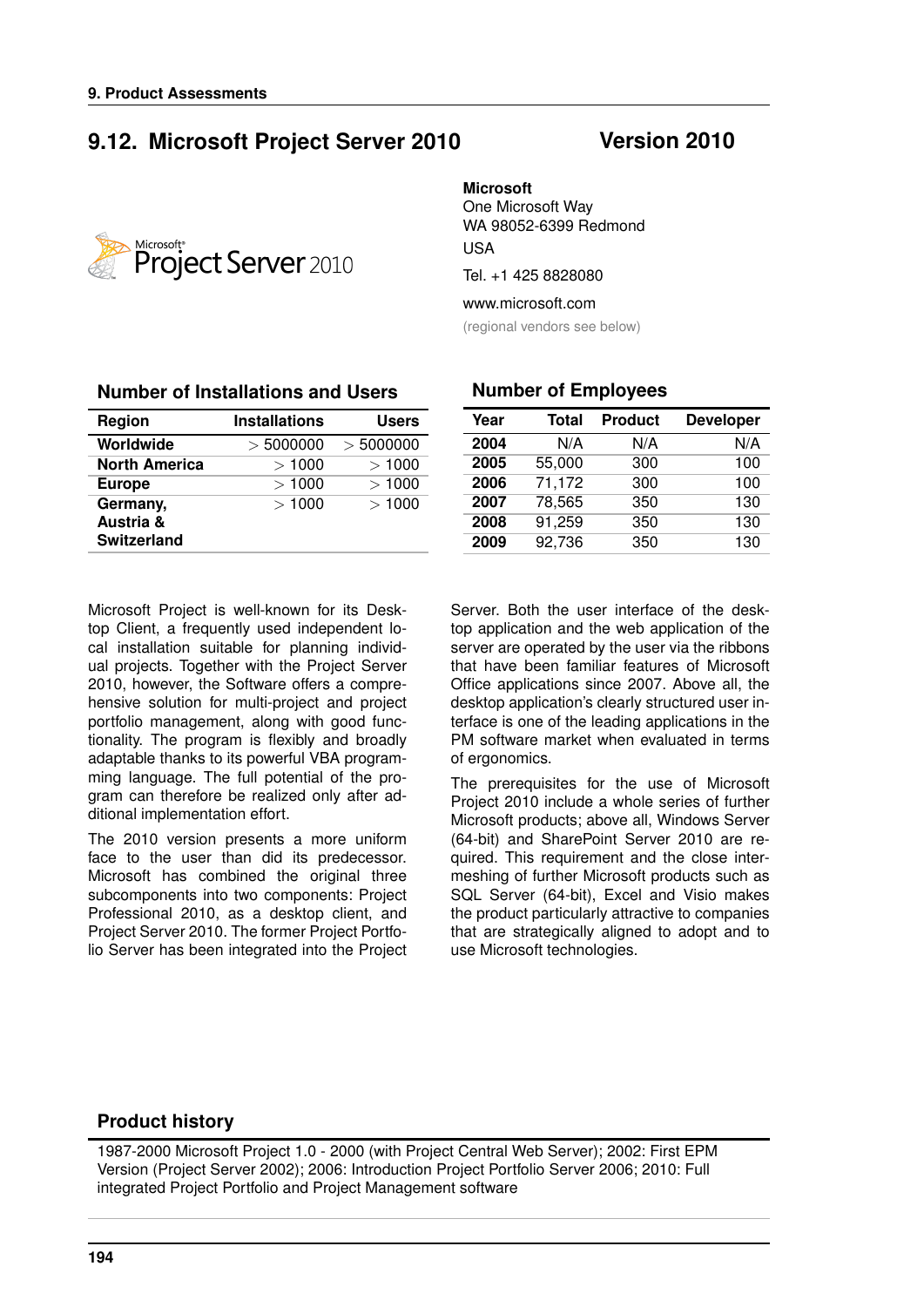# **Functional Focus**

| Scope                      | 56% |  |
|----------------------------|-----|--|
| Time                       | 90% |  |
| Cost                       |     |  |
| Quality                    |     |  |
| Resource                   |     |  |
| Communications             |     |  |
| Risk                       | 80% |  |
| Knowledge                  | 76% |  |
| Portfolio                  | 65% |  |
| Customer, Supplier & Order | 35% |  |
| Process                    | 48% |  |
| Administration/Config.:    |     |  |

# **Software Maturity**

| Single      | 94% |
|-------------|-----|
| Multi       | 83% |
| Enterprise  |     |
| Performance |     |
| Knowledge   |     |

# **Project Lifecycle Support**



| $\boxed{P}$ |                                       |                |                           |                                                                                                                             | <b>Gantt Chart Tools</b>              |                                                      |                                   | Beispiel - Construction.mpp - Microsoft Project                                                                                                                                            |
|-------------|---------------------------------------|----------------|---------------------------|-----------------------------------------------------------------------------------------------------------------------------|---------------------------------------|------------------------------------------------------|-----------------------------------|--------------------------------------------------------------------------------------------------------------------------------------------------------------------------------------------|
|             | File                                  |                | Task                      | Project<br>View<br>Publisher<br>Resource                                                                                    | Format                                |                                                      |                                   |                                                                                                                                                                                            |
|             | <b>P.</b><br>Subproject               |                | $\boxed{B}$<br>Project    | aaaaa<br>Ť<br>马<br>e.<br>Custom Links Between WBS<br>Change<br><b>Information Fields</b><br>Projects<br><b>Working Time</b> | ۰.<br>Calculate<br>Project Baseline - | mm<br><del>15</del><br>ie:<br>Set<br>Move<br>Project | <b>Status Date:</b><br>10.09.10   | ABC<br>$\overline{\mathbf{e}_\varphi}$<br>부리<br>Update<br>Sync to<br>Visual<br><b>Reports Compare</b><br><b>Spelling</b><br>Project Protected Actuals<br><b>Reports</b><br><b>Projects</b> |
|             | Insert                                |                |                           | Properties                                                                                                                  |                                       | Schedule                                             |                                   | Status<br>Proofing<br>Reports                                                                                                                                                              |
|             |                                       |                |                           |                                                                                                                             |                                       |                                                      |                                   |                                                                                                                                                                                            |
|             | .05.10                                |                |                           |                                                                                                                             |                                       |                                                      |                                   | 28.04.11                                                                                                                                                                                   |
|             | <b>Project authorized</b><br>31.12.10 |                |                           |                                                                                                                             |                                       |                                                      |                                   |                                                                                                                                                                                            |
|             |                                       |                |                           | June<br>July.<br>August                                                                                                     | , Today                               | October                                              | November                          | May<br>December<br>anuary<br>February<br>March<br>April                                                                                                                                    |
|             |                                       |                | <b>Start</b><br>12.05.10  | Conceptual<br>12.05.10 - 03.08.10                                                                                           | Conc<br>23.08                         |                                                      | Definition<br>06.09.10 - 31.12.10 | Design<br>onstruct<br>03.01.11 - 17.03.11<br>$03.11 - 07$                                                                                                                                  |
| Timeline    |                                       |                |                           | <b>Discipline Support</b><br>Planning and                                                                                   | Planning                              |                                                      |                                   | <b>Definition Phase Completion</b><br>Planning<br>Design                                                                                                                                   |
|             |                                       |                |                           | $18.06.10 - 20.08.10$<br>12.05.10,                                                                                          | 06.09.10 -                            |                                                      |                                   | 01.11.10 2 12.10<br>$03.01.11 -$<br>$22.02.11 -$                                                                                                                                           |
|             |                                       |                |                           |                                                                                                                             |                                       |                                                      |                                   |                                                                                                                                                                                            |
|             |                                       |                |                           | Initial planning complete                                                                                                   | Conceptual phase complete             |                                                      |                                   | Scope complete/issue cost<br>Project complete - close out                                                                                                                                  |
|             |                                       |                |                           | 07.06.10                                                                                                                    | 03.09.10                              |                                                      |                                   | estimate<br>report, issue drawings of                                                                                                                                                      |
|             |                                       |                |                           |                                                                                                                             |                                       |                                                      |                                   | 03.12.10<br>record<br>17.03.11                                                                                                                                                             |
|             |                                       |                |                           |                                                                                                                             |                                       |                                                      |                                   |                                                                                                                                                                                            |
|             |                                       | Œ              | <b>Task</b>               | <b>Task Name</b>                                                                                                            | Duration                              | <b>Start</b>                                         | Finish                            | Q2<br>Q <sub>3</sub><br>Q <sub>4</sub>                                                                                                                                                     |
|             |                                       |                | Mode $\blacktriangledown$ |                                                                                                                             |                                       |                                                      |                                   | Jul<br>May<br>Sep<br>Oct<br>Nov<br>Jar<br>Jun<br>Aug<br><b>Dec</b>                                                                                                                         |
|             | $\mathbf{1}$                          | ۱              | ۰ř                        | Conceptual                                                                                                                  | 60 days                               | 12.05.10                                             | 03.08.10                          |                                                                                                                                                                                            |
|             | $\overline{2}$                        |                | 马                         | $\blacksquare$ Planning and Control                                                                                         | 23 days                               | 12.05.10                                             | 11.06.10                          | O                                                                                                                                                                                          |
|             | $\mathbf{3}$                          |                | 导                         | Business plan identifying project                                                                                           | 5 days                                | 12.05.10                                             | 18.05.10                          |                                                                                                                                                                                            |
|             | 4                                     |                | 冐                         | Define project objective and info                                                                                           | 5 days                                | 19.05.10                                             | 25.05.10                          |                                                                                                                                                                                            |
|             | 5                                     |                | 륗                         | Identify industry standards for pri                                                                                         | 5 days                                | 26.05.10                                             | 01.06.10                          |                                                                                                                                                                                            |
|             | 6                                     |                | 忌                         | Develop preliminary conceptual :                                                                                            | 5 days                                | 26.05.10                                             | 01.06.10                          | Slack Time: 3d                                                                                                                                                                             |
|             | $\overline{7}$                        | $\blacksquare$ | 晑                         | Initial planning complete                                                                                                   | 0 days                                | 07.06.10                                             | 07.06.10                          | $\bullet$ 07.06                                                                                                                                                                            |
|             | 8                                     |                | 晑                         | Develop appropriation strategy                                                                                              | 5 days                                | 07.06.10                                             | 11.06.10                          | Slack Time: 17d                                                                                                                                                                            |
|             | $\overline{9}$                        |                | 팋                         | Develop management model and                                                                                                | 5 days                                | 07.06.10                                             | 11.06.10                          | Slack Time: 27d                                                                                                                                                                            |
|             | 10                                    |                | 冐                         | Site Assessment                                                                                                             | 40 days                               | 07.06.10                                             | 30.07.10                          |                                                                                                                                                                                            |
| Gantt Chart | 11                                    |                | 号                         | <b>Identify potential sites</b>                                                                                             | 10 days                               | 07.06.10                                             | 18.06.10                          |                                                                                                                                                                                            |
|             | 12                                    |                | 晑                         | Define infrastructure requiremer                                                                                            | 15 days                               | 21.06.10                                             | 09.07.10                          |                                                                                                                                                                                            |
|             | 13                                    |                | 号                         | Define utility needs                                                                                                        | 10 days                               | 21.06.10                                             | 02.07.10                          |                                                                                                                                                                                            |
|             | 14                                    |                | 쀙                         | Identify project site                                                                                                       | 5 days                                | 21.06.10                                             | 25.06.10                          |                                                                                                                                                                                            |
|             | 15                                    |                | 晑                         | Assess regulatory and environme                                                                                             | 10 days                               | 21.06.10                                             | 02.07.10                          |                                                                                                                                                                                            |
|             | 16                                    |                | 쀙                         | Identify permitting requirements                                                                                            | 3 days                                | 05.07.10                                             | 07.07.10                          |                                                                                                                                                                                            |
|             | 17                                    |                | 导                         | <b>Recommend site</b>                                                                                                       | 10 days                               | 12.07.10                                             | 23.07.10                          |                                                                                                                                                                                            |
|             | 18                                    |                | B                         | Site and planning review                                                                                                    | 5 days                                | 26.07.10                                             | 30.07.10                          |                                                                                                                                                                                            |
|             | 19                                    |                | 륗                         | <b>Excope Definition</b>                                                                                                    | 48 days                               | 02.06.10                                             | 06.08.10                          |                                                                                                                                                                                            |
|             | 27                                    |                | 乬                         | $\pm$ Discipline Support                                                                                                    | 46 days                               | 18.06.10                                             | 20.08.10                          |                                                                                                                                                                                            |

Figure 73.: Windows Client with Ribbon UI and Timeline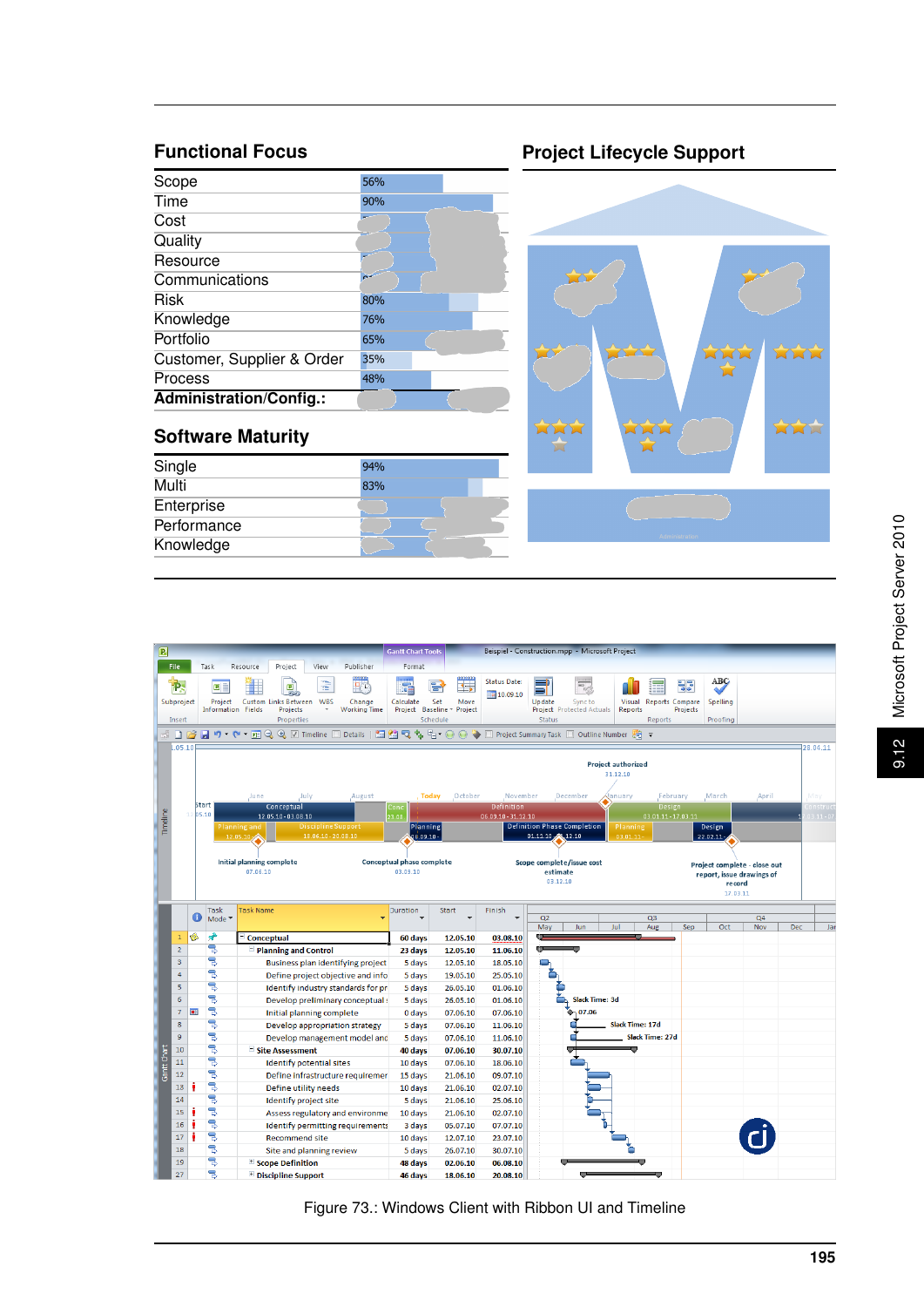#### **Assessment Results**

| 1           | Idea Generation / Lead Mgmt.          | XXXX                                               | sec. 7.1, p.41 |
|-------------|---------------------------------------|----------------------------------------------------|----------------|
| 1.1         | <b>Creativity Techniques</b>          | S                                                  |                |
| 1.2         | Idea / Project Classification         |                                                    |                |
| 1.3         | Lead Management                       | C C C                                              |                |
| 1.4         | Project Status/ Project Process Mgmt. |                                                    |                |
|             |                                       |                                                    |                |
| $\mathbf 2$ | <b>Idea Evaluation</b>                | Ŵ                                                  | sec. 7.2, p.43 |
| 2.1         | <b>Estimation of Effort</b>           | S S                                                |                |
| 2.2         | Resource Needs Specification          |                                                    |                |
| 2.3         | <b>Risk Estimation</b>                | $S$ $S$ $S$ $S$                                    |                |
| 2.4         | <b>Profitability Analysis</b>         |                                                    |                |
| 2.5         | <b>Project Budgeting</b>              | $S$ $S$ $S$                                        |                |
| 2.6         | Offer Management                      |                                                    |                |
|             |                                       |                                                    |                |
| 3           | <b>Portfolio Planning</b>             | ×                                                  | sec. 7.3, p.49 |
| 3.1         | <b>Organizational Budgeting</b>       | WWW                                                |                |
| 3.2         | <b>Project Assessment</b>             |                                                    |                |
| 3.3         | Project Portfolio Optimization        | S S <br>$\Box$ s                                   |                |
| 3.4         | Project Portfolio Configuration       |                                                    |                |
| 4           | <b>Program Planning</b>               |                                                    |                |
| 4.1         | <b>Project Templates</b>              | $S \, S \, S$                                      | sec. 7.4, p.52 |
| 4.2         | Resource Master Data                  |                                                    |                |
| 4.3         | <b>Resource Assignment Workflow</b>   | $\vert S \vert$                                    |                |
| 4.4         | <b>Resource Allocation</b>            |                                                    |                |
|             |                                       |                                                    |                |
| 5           | <b>Project Planning</b>               | <b>XXXX</b>                                        | sec. 7.5, p.54 |
| 5.1         | Work Breakdown Structure Planning     | $S\ S\ I\ S\ S$<br>Visio required for WBS charting |                |
| 5.2         | Scope / Product Planning              | $\overline{\phantom{0}}$                           |                |
| 5.3         | Network Planning                      | $S/S/S$ W                                          |                |
| 5.4         | Scheduling                            | $-1$ $-1$ $-1$                                     |                |
| 5.5         | Resource Leveling                     | $S$ $S$ $S$ $S$                                    |                |
| 5.6         | <b>Risk Planning</b>                  |                                                    |                |
| 5.7         | <b>Cost Planning</b>                  | $S$ $S$ $S$ $S$                                    |                |
|             |                                       |                                                    |                |
| 6           | <b>Project Controlling</b>            | ×                                                  | sec. 7.6, p.59 |
| 6.1         | Change Request Management             |                                                    |                |
| 6.2         | (Travel) Expense Management           |                                                    |                |
| 6.3         | Timesheet                             | $S$ $S$ $S$ $S$ $S$                                |                |
| 6.4         | <b>Cost Controlling</b>               |                                                    |                |
| 6.5         | <b>Meeting Support</b>                | $S$ $S$ $S$ $S$<br>Provided by SharePoint Server   |                |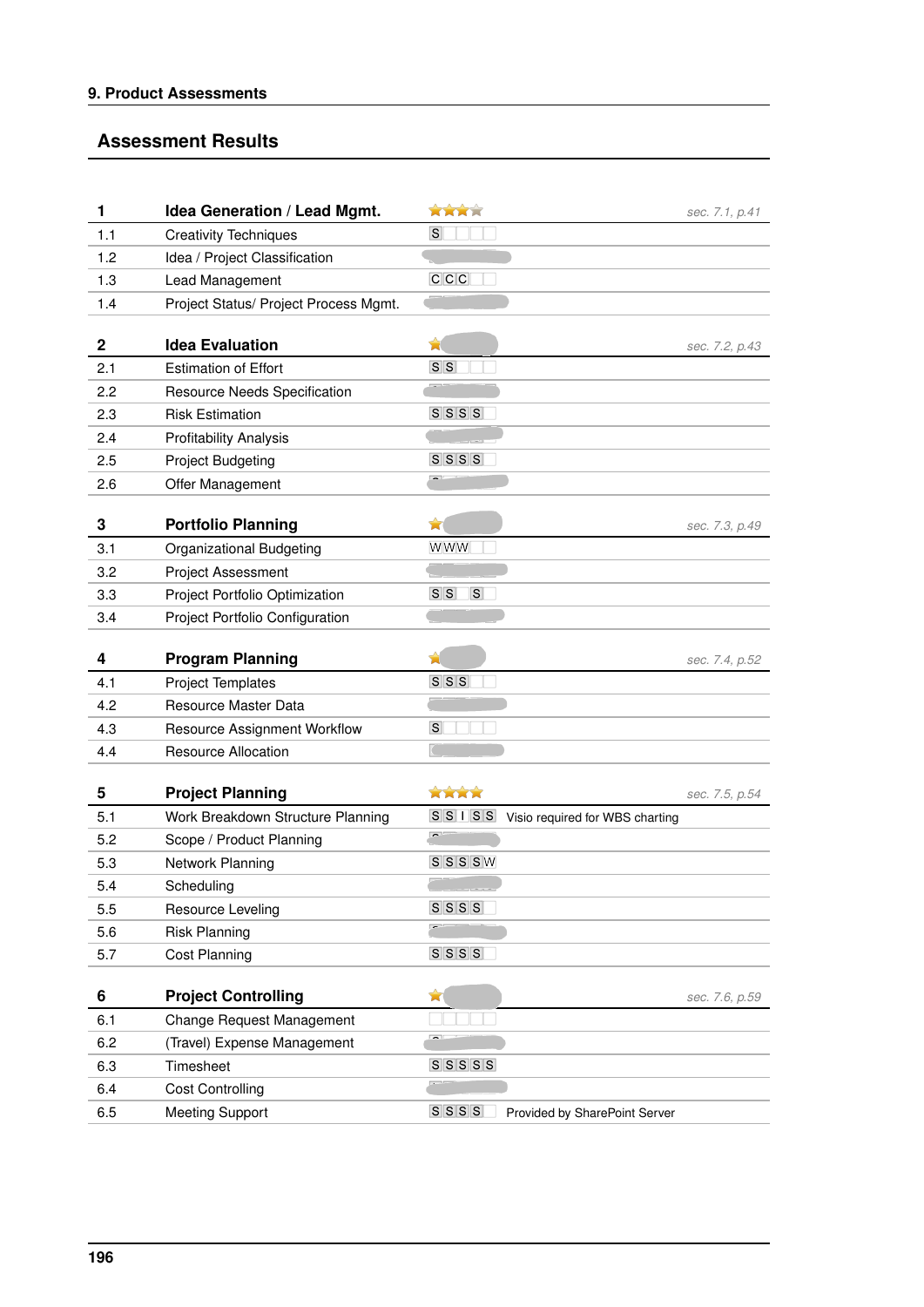| $\overline{\mathbf{7}}$ | <b>Program Controlling</b>            | Ĥ                        | sec. 7.7, p.61                                 |
|-------------------------|---------------------------------------|--------------------------|------------------------------------------------|
| 7.1                     | <b>Status Reporting</b>               | $S$ $S$ $S$ $S$ $S$      |                                                |
| 7.2                     | Deviation Analysis / Earned Value     |                          |                                                |
| 7.3                     | <b>Quality Controlling</b>            | S C C                    |                                                |
| 7.4                     | Versioning                            |                          | Limited to 11 unnamed baselines; full          |
|                         |                                       |                          | versioning via administration (PMO)            |
| 7.5                     | <b>Milestone Controlling</b>          | $S$ $S$ $S$              |                                                |
|                         |                                       |                          |                                                |
| 8                       | <b>Portfolio Controlling</b>          | ✿                        | sec. 7.8, p.64                                 |
| 8.1                     | Performance Measurement               | $S$ $S$ $S$              |                                                |
| 8.2                     | Dashboard                             |                          |                                                |
| 8.3                     | Organizational Budget Controlling     | WW                       |                                                |
|                         |                                       |                          |                                                |
| 9                       | <b>Program Termination</b>            | XXX                      | sec. 7.9, p.66                                 |
| 9.1                     | Knowledge Portal                      | $S$ $S$ $S$<br>$\vert$ S |                                                |
| 9.2                     | Competence Database/Yellow Pages      |                          |                                                |
| 9.3                     | Project Archiving                     | $S$ C $W$                | Basic backup/restore function available.       |
| 9.4                     | Searching                             |                          |                                                |
| 10                      | <b>Project Termination</b>            | XXX                      | sec. 7.10, p.69                                |
| 10.1                    | Invoicing                             | W                        |                                                |
| 10.2                    | Document Management                   |                          |                                                |
| 10.3                    | Supplier and Claim Management         | C C C                    |                                                |
|                         |                                       |                          |                                                |
| 11                      | <b>Administration / Configuration</b> |                          | sec. 7.11, p.71                                |
| 11.1                    | <b>Workflow Management</b>            | S S S                    | Complete functionality available in SharePoint |
|                         |                                       |                          | Server.                                        |
| 11.2                    | <b>Access Control</b>                 |                          |                                                |
| 11.3                    | <b>Report Development</b>             | $S\ S\ S\ S$             |                                                |
| 11.4                    | Form Development                      |                          |                                                |
| 11.5                    | <b>User-defined Data Structures</b>   | $S$ $S$ $S$ $S$          |                                                |
| 11.6                    | Microsoft Office Project Interface    |                          |                                                |
| 11.7                    | Application Programming Interface     | $S$ $S$ $S$ $S$          |                                                |
| 11.8                    | Offline Usage                         |                          |                                                |

# Microsoft Project Server 2010 9.12 Microsoft Project Server 2010  $9.12$

# **Product Architecture and Technology**

| <b>Architecture</b>               | Three-tier Client/Server; Web architecture                   |
|-----------------------------------|--------------------------------------------------------------|
| <b>Database Management System</b> | Microsoft SQL Server                                         |
| <b>Application Server</b>         | Proprietary Application Server (64 bit only)                 |
| <b>Web Server</b>                 | Microsoft Internet Information Server (64 bit only); Windows |
|                                   | Server 2008 (64 bit only); (64 bit only)                     |
| <b>Reporting Server</b>           | Microsoft SQL Server Analysis/Reporting Services             |
| <b>Operating System Server</b>    | Windows Server 2008 (64 bit only)                            |
| <b>Operating System Client</b>    | Windows 2000; Windows XP; Windows Vista; Windows 7           |
| <b>Frontend Technologies</b>      | Windows GUI; ASPX (Project Web App Client)                   |
| <b>Programming and</b>            | ASP; ASP.NET; C; C#; C++; Visual Basic/Visual Basic for      |
| <b>Scripting Languages Used</b>   | Applications                                                 |
| <b>Languages Supported</b>        | All languages                                                |

**197**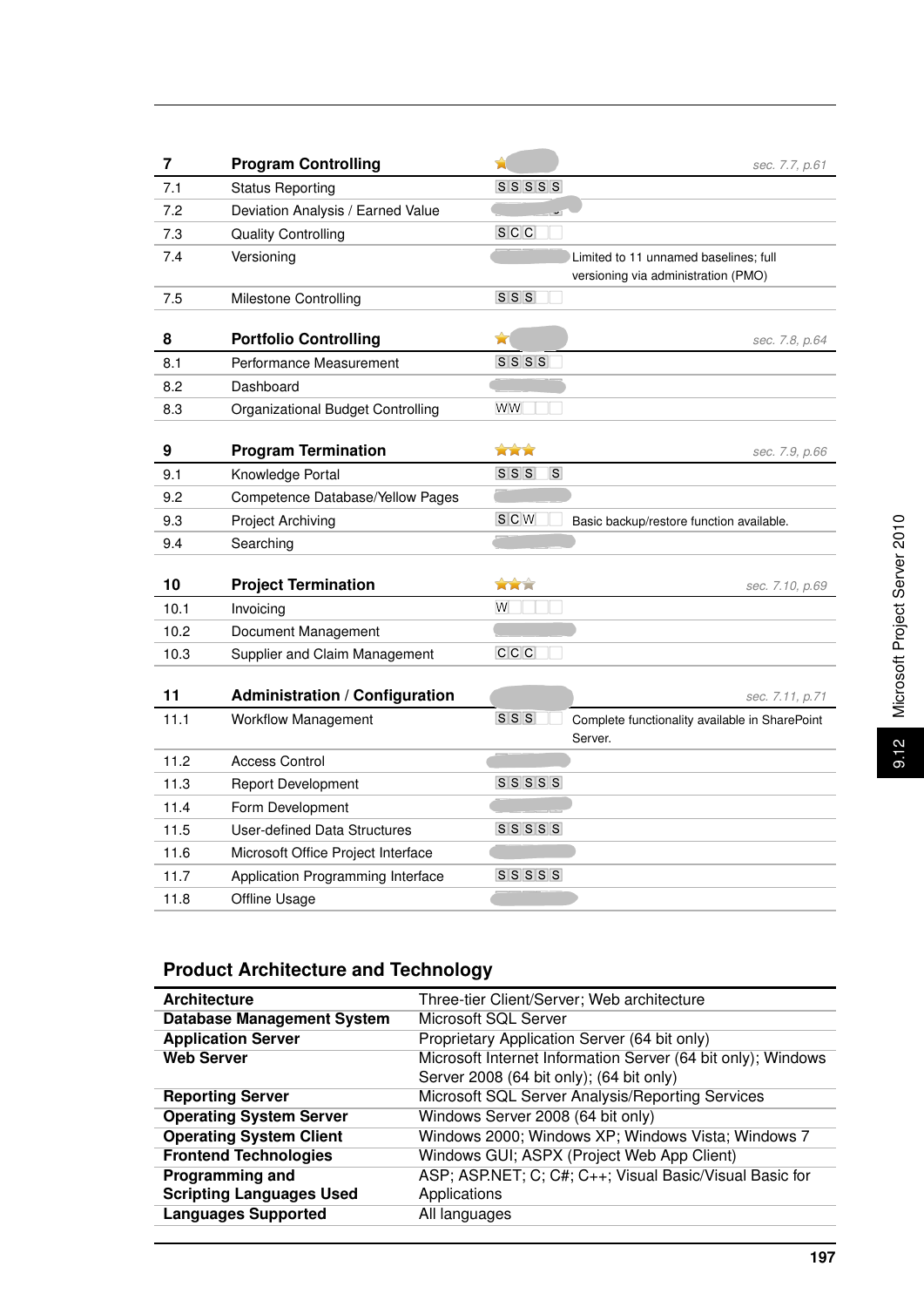#### **Service & Pricing**

| <b>Contract Models</b>   | Licensing; ASP                                                                   |
|--------------------------|----------------------------------------------------------------------------------|
| <b>Licensing Model</b>   | Per user on the desktop or web access                                            |
| <b>Types of Services</b> | Telephone Hotline; Fax Hotline; Mail Support; Web-based<br><b>Support System</b> |
| 24-7 Support             | Yes                                                                              |
| Languages                | All languages                                                                    |
|                          |                                                                                  |
| <b>Service Rates</b>     | <b>Price per Day</b>                                                             |
|                          |                                                                                  |
| Project Manager          | Individual pricing, quotation on request                                         |
| Senior Consultant        | Individual pricing, quotation on request                                         |
| Junior Manager           | Individual pricing, quotation on request                                         |
| <b>Trainer</b>           | Individual pricing, quotation on request                                         |

#### **Product Pricing Examples** (values indicate approximate dimensions)

Individual pricing, quotation on request

#### **Company Profile**

| <b>Product Portfolio</b>                                                            | 80%        |
|-------------------------------------------------------------------------------------|------------|
| <b>Service Portfolio</b>                                                            | 20%        |
| Number of worldwide<br>subsidiaries                                                 | 70         |
| Worldwide sales and<br>implementation partners                                      | 1000       |
| <b>Countries in which the software</b><br>and corresponding service is<br>available | worldwide  |
| Average percentage of sales<br>volume generated by the<br>product                   | classified |
|                                                                                     |            |

#### **Sales Volume**

| 2005             | 2006             | 2007             | 2008             | 2009          |
|------------------|------------------|------------------|------------------|---------------|
| The              | The              | The              | The              | \$58,440 mio. |
| manufacturer     | manufacturer     | manufacturer     | manufacturer     |               |
| does not provide | does not provide | does not provide | does not provide |               |
| information on   | information on   | information on   | information on   |               |
| sales volume.    | sales volume.    | sales volume.    | sales volume.    |               |
|                  |                  |                  |                  |               |

#### **Vendors**

diventis GmbH In der Schappe 16-18 4144 Arlesheim, Switzerland Tel. +41 61 30310-00 www.diventis.com info@diventis.com

### **Industry and Reference Customers**

| <b>Industries</b> | <b>Reference Customers (Users)</b> |
|-------------------|------------------------------------|
| Automotive        | BMW; Daimler Chrysler; Nissan      |
|                   |                                    |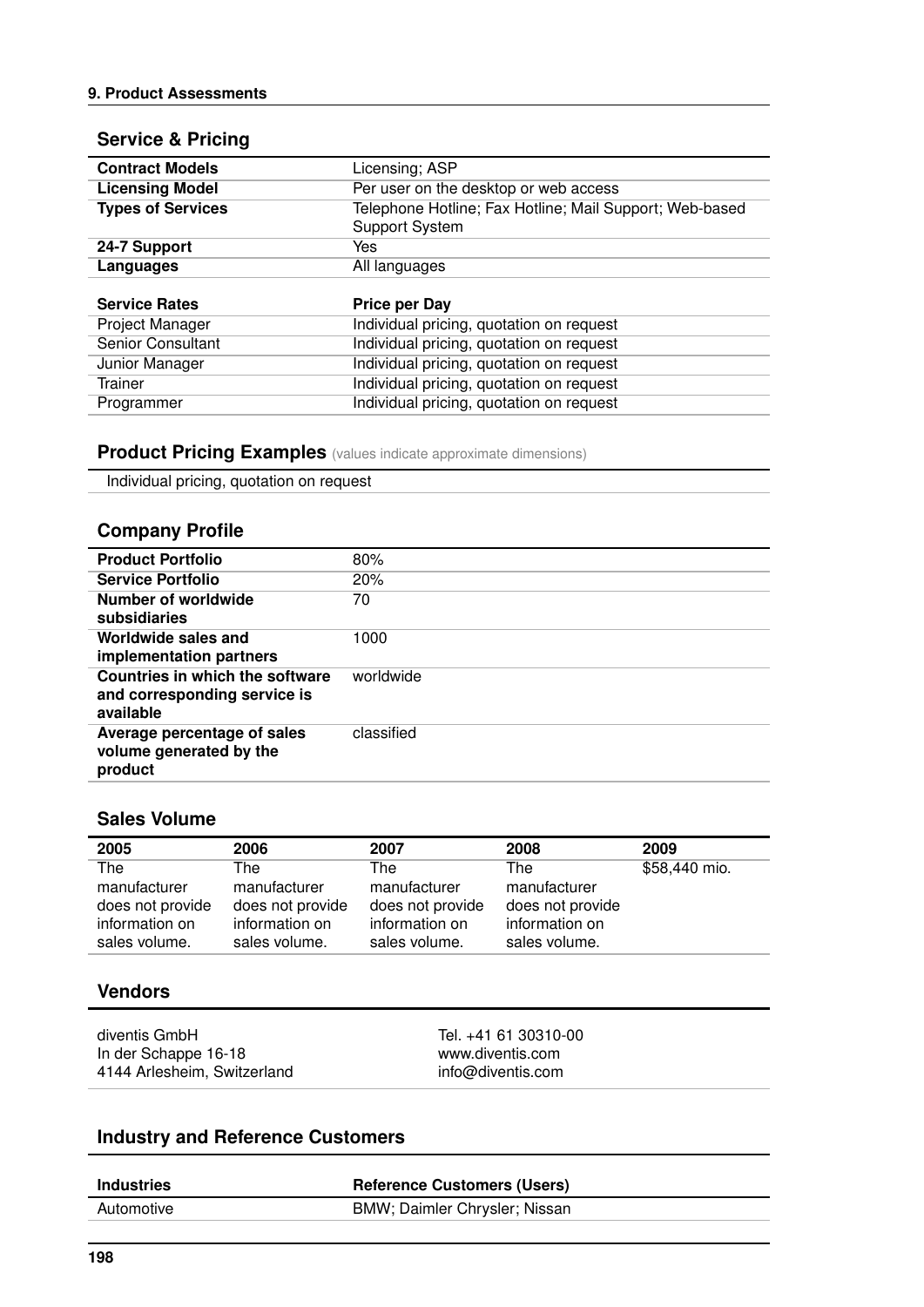#### **Industry and Reference Customers (continued)**

| <b>Industries</b>                   | <b>Reference Customers (Users)</b>                     |  |  |  |  |  |
|-------------------------------------|--------------------------------------------------------|--|--|--|--|--|
| Banking, Insurance, Financial       | Axa; IKB; Leggett&Platt Hannover Rück; Bankges. Berlin |  |  |  |  |  |
| Industry                            |                                                        |  |  |  |  |  |
| Chemical                            | Rose Plastic                                           |  |  |  |  |  |
| <b>Construction Industry</b>        | Wicona                                                 |  |  |  |  |  |
| Energy/Utilities                    |                                                        |  |  |  |  |  |
| Food Industry                       |                                                        |  |  |  |  |  |
| Government, Public Administration   | City of Braunschweig                                   |  |  |  |  |  |
| ΙT                                  | Cognis; Infineon; SAP AG                               |  |  |  |  |  |
| Pharmaceuticals, Healthcare         | Novartis; Roche                                        |  |  |  |  |  |
| Professional Services/Consulting    |                                                        |  |  |  |  |  |
| Telecommunications                  | Deutsche Telekom; T-Systems; T-Mobile; Avaya/Tenovis;  |  |  |  |  |  |
|                                     | Swisscom IT Services; Swisscom Mobile                  |  |  |  |  |  |
| University, Research Institutions,  |                                                        |  |  |  |  |  |
| Education                           |                                                        |  |  |  |  |  |
| Consumer Industry                   | Miele & Cie                                            |  |  |  |  |  |
| <b>Transportation and Logistics</b> | Deutsche Bahn; Deutsche Post                           |  |  |  |  |  |
| <b>Travel and Tourism</b>           |                                                        |  |  |  |  |  |
| Military, Space, Aviation           |                                                        |  |  |  |  |  |
| Engineering                         | Vaillant; Dräger; Heidelberger Druck                   |  |  |  |  |  |
| Media                               | RTL; Gruner+Jahr                                       |  |  |  |  |  |
| Other                               |                                                        |  |  |  |  |  |



Figure 74.: Dashboard View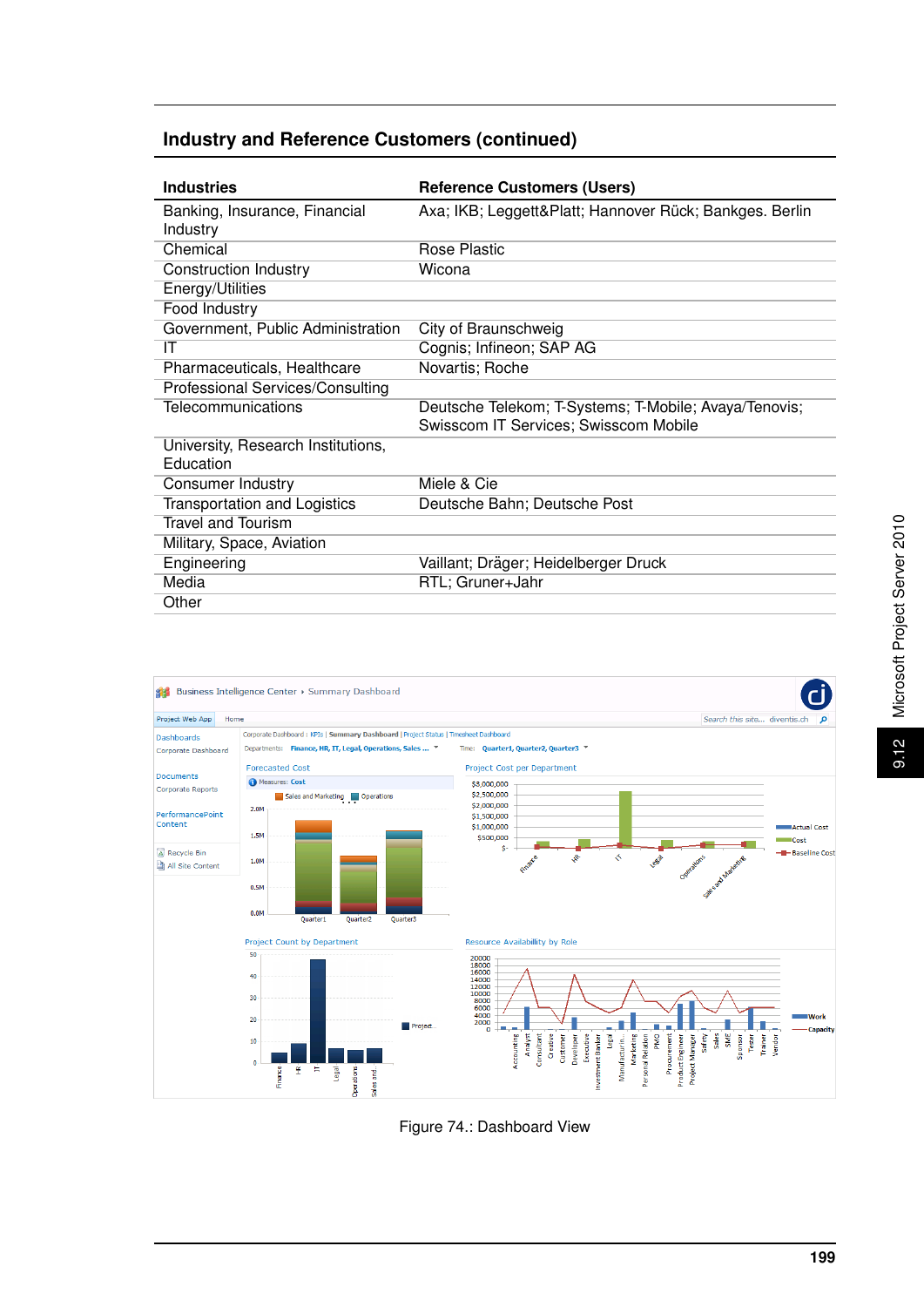#### **Assessment Summary**

Microsoft Project 2010 is a modular enterprise project management system consisting of several building blocks. The desktop software Microsoft Project Professional includes functionality from the areas of resource management, definition of project plans, and maintenance of project templates.

Individual project plans can be edited, and projects can be planned and controlled, by using the desktop software. Microsoft Project occupies a special position in the market for PM software. To many users, the Desktop Client is an industry benchmark. Its use is very widespread; "Project" is occasionally used as a synonym for project management software. Some third-party suppliers even forego the development of their own functions for the editing of project data and integrate Microsoft Client into their own multi-project management solution instead.

Without supplementary software, however, the Client can only be used efficiently for single project management. For smaller multiproject management environments, Microsoft offers the option of synchronizing data by means of a Sharepoint Server. Nevertheless, the user can only obtain a full-value multiproject management solution if Microsoft Project Server is used as an additional component. This installation then requires Microsoft SharePoint Server 2010 as its third compulsory component.

The first desktop version of Microsoft Project was launched in 1989. Since then, the software has been steadily enhanced. The first EPM solution was brought to market in 2002. The 2003 release offered extended functionality for baselines, financial reporting, and the use of templates. With the acquisition of UMT, Microsoft gained momentum in providing project portfolio management functionality. The former UMT system became the Microsoft Office Project Portfolio server and completes the EPM solution in the area of strategic project management. The Project Portfolio Server has been integrated into the Project Server with the release of the 2010 version.

#### **First Impressions and Usability**

The Microsoft Project *desktop* solution is a well-known, generally recognized project management software product. Its look and feel, as well as its user interface design in terms of menu structures, toolbars, and shortcuts, all resemble those familiar from applications belonging to the Microsoft Office product family. Initial orientation will therefore be easy for users already familiar with Microsoft applications.

The ribbon operating concept already familiar from Office 2007 has been adopted both for the desktop client and for the web application of the Project Server in the 2010 version. The client offers a function that serves to highlight changes to the project plan. It also offers a new timeline view. This view displays excerpts from the project plan. For example, it can display certain milestones or important events on a timeline. The timeline can be exported to PowerPoint in order to develop a presentation.

The user interface of the *Project Server* combines ribbons with navigation features familiar from typical sharepoint webpages. A ribbon bar is available to the user at the top edge of the browser window. Further program functions are offered for selection at the left-hand side. This concept does not always appear to have been implemented consistently. For example, a "Risks" button appears both on the ribbon and in the left-hand navigation bar. Excel is used as a web application for individual functions, e.g., for budgeting. At times the ribbons of the Project Server overlap those of the integrated Excel application in use for this purpose. Overall, however, the new ribbons contribute significantly to the fact that the web interface appears tidy and intuitively operable.

With its new operating concept, the Desktop Client of the 2010 version ranks among the leading products in the market in terms of ergonomics.

Altogether, Microsoft Project offers one of the more ergonomic *web-based* user interfaces. The average user will be productive within a relatively short period of time. The former Microsoft Office Project Portfolio Server followed a slightly different user interface approach for historical reasons. This approach has been changed with Microsoft Project 2010. The portfolio management functions are now highly compatible with the operating concepts that govern the application as a whole.

#### **Functionality**

Microsoft Project's *scheduling* and time management support all dependency types. Constraints and time lags can be taken into con-